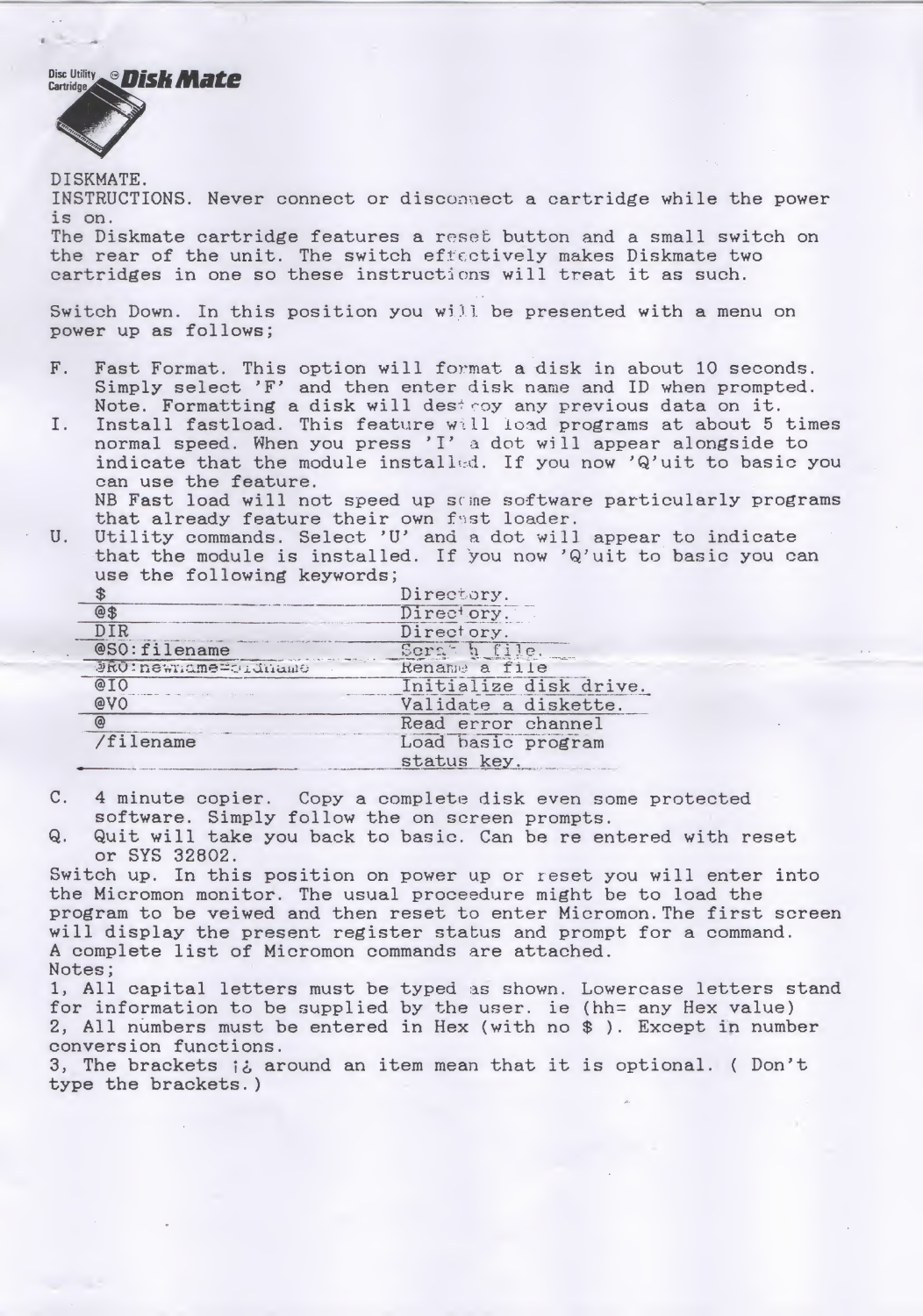### Output Commands

P - (PRINT) Switches all output from the screen to the printer (device 4) or vice versa. You must hit return TWICE after the <sup>P</sup> before entering next command. Use <sup>P</sup> again to return output to screen. If the last line of printing is 'stuck' in the printer<br>buffer (delayed printing), switching output to printer and back again should cause it to print.

OPEN filenum, dev [,s.a.] [."string"] :CMD filenum - (General output) If the "P" command fails to work correctly with your printer, exit to BASIC and enter this line. Use the correct device number and s.a. (secondary address, if needed) for your printer. If a string is specified, it will be used as a title. Reenter MICROMON and perform the desired functions. When you're finished with the printer, exit to BASIC and enter PRINT#filenum : CLOSE filenum. This technique can also be used to FREM THE THE SECT FLIEBUM. This technique can also be used to<br>store output in a disk file, by giving the appropriate device,<br>etc. The string will be used as a file name. Be sure to open the file for writing by putting ",W" in file name after the file type  $(P, S \text{ or } U)$  . Futuring  $\mathcal{F}_n$  in the name after the file type

## Debugging Commands

<sup>G</sup> [addr] - (GO) Restores the values of the registers, etc. that were saved when MICROMON was entered (see <sup>R</sup> command) and then executes an ML routine. If [addr] is given, execution begins at that location. Otherwise, execution begins at the location given by the saved program counter. The ML routine must end with <sup>a</sup> BRK instruction in order to return to MICROMON.

W [addr] - (WAIK) Restores the saved values of the registers, etc. and begins executing ML code one instruction at a time. Four and begins executing me code one instruction at a time.<br>Prior to executing an instruction (except the first), the following values are displayed: the status. A, X, and <sup>Y</sup> registers; the stack pointer; the program counter (address of next instruction); and finally, the hex and mnemonic for the next instruction. If [addr] is specified, execution begins at that location. Otherwise the saved value of the program counter is used. Pressing anykey (except J and STOP) will execute the next instruction. Pressing the "J" key will execute <sup>a</sup> subroutine uninterrupted, until an RTS instruction is encountered. Executing a BRK instruction or hitting the STOP key will return to normal MICROMON command mode and save the current register, etc. values.

<sup>Q</sup> [addr] - (QUICK TRACE) Exactly like the "W" command except: execution is continuous; the instructions executed are not displayed; use STOP and "=" keys simultaneously to return to MICROMON; the "B" command can be used to set an optional "breakpoint".

B addr [hhhh] - (BREAKPOINT SET) Sets up a "breakpoint" for<br>the "Q" command. When execution reaches the address given, a BRK the "Q" command. When execution reaches the address given, a instruction is executed to return to MICROMON. If [hhhh] is specified, the BRK is executed only after the given address has been executed that number of times.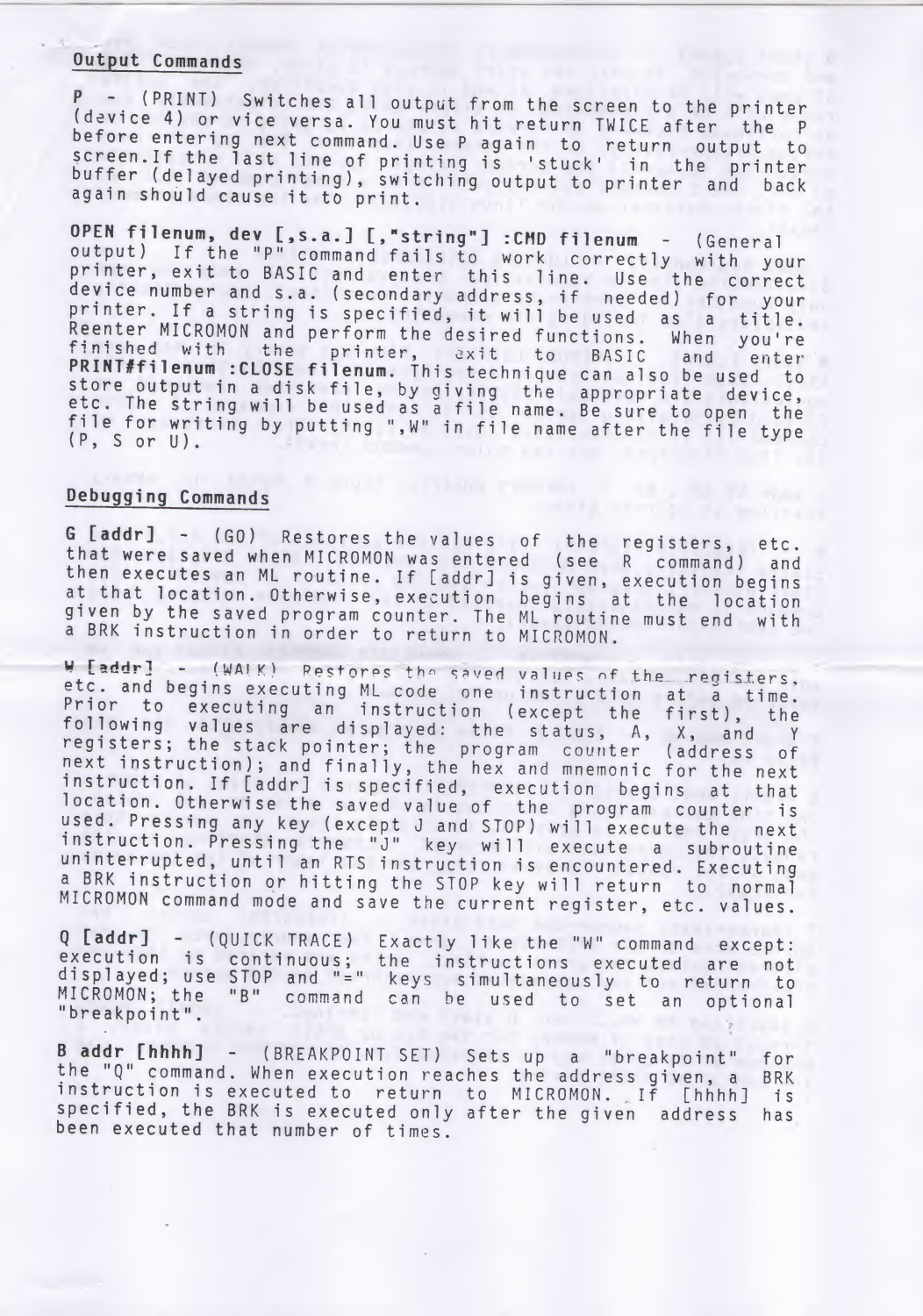### Exit Commands

<sup>X</sup> - (SOFT EXIT) Exits MICROMON to BASIC, leaving the BRK and IRQ vectors as set by MICROMON. This allows you to 'hot-start' MICROMON by executing <sup>a</sup> BRK instruction from BASIC, using SYS <sup>8</sup> for instance. The "X" command will leave PROMOS enabled.

<sup>E</sup> - (HARD EXIT) Exits MICROMON to BASIC but restores the previous contents of the BRK and IRQ vectors (set by PROMOS). MICROMON must be cold-started to reenter it. This command will leave PROMOS enabled.

<sup>K</sup> - (KILL) Exits MICROMON to BASIC and restores the power-up values of the BRK and IRQ vectors. Same effect as RUN/STOP-RESTORE.

G FCE2 - (RESET) Totally resets the computer.<br>File commands

### File commands

L [alt. addr] "file" [,dev] - (LOAD) Loads a file from disk (no tape). If [, dev] is omitted, device 8 will be selected. If (no tape). It L, devi is Unitted, device of the loaded at that Lait. addr. I is specified, the file will be loaded at the shall for EPROM work. After loading, the ending address of the program  $(+1)$  will be printed.

shift-L [alt. addr] "file" [,dev] - (Dummy LOAD) Same as L, but does not actually load the file. Used to find the ending address of <sup>a</sup> program (+1).

<sup>V</sup> "file" [,dev] - (VIEW) Prints the load address of the file, but does not load it.

<sup>S</sup> "file", start, end+1 [,dev] - (SAVE) Saves an area of memory to disk. Note that the end address you give must be <sup>1</sup> greater than the actual end.

# Memory Commands and the community of the contract of the contract of the contract of the contract of the contract of the contract of the contract of the contract of the contract of the contract of the contract of the contr

<sup>A</sup> addr instruction - (ASSEMBLE) Assembles one ML instruction into memory starting at the specified address. All addresses in the INSTRUCTION must be preceded by <sup>a</sup> \$. Also automatically inserts an "A" on the following line to prepare for assembling another statement. Hit return or move to <sup>a</sup> blank line to end assembly.